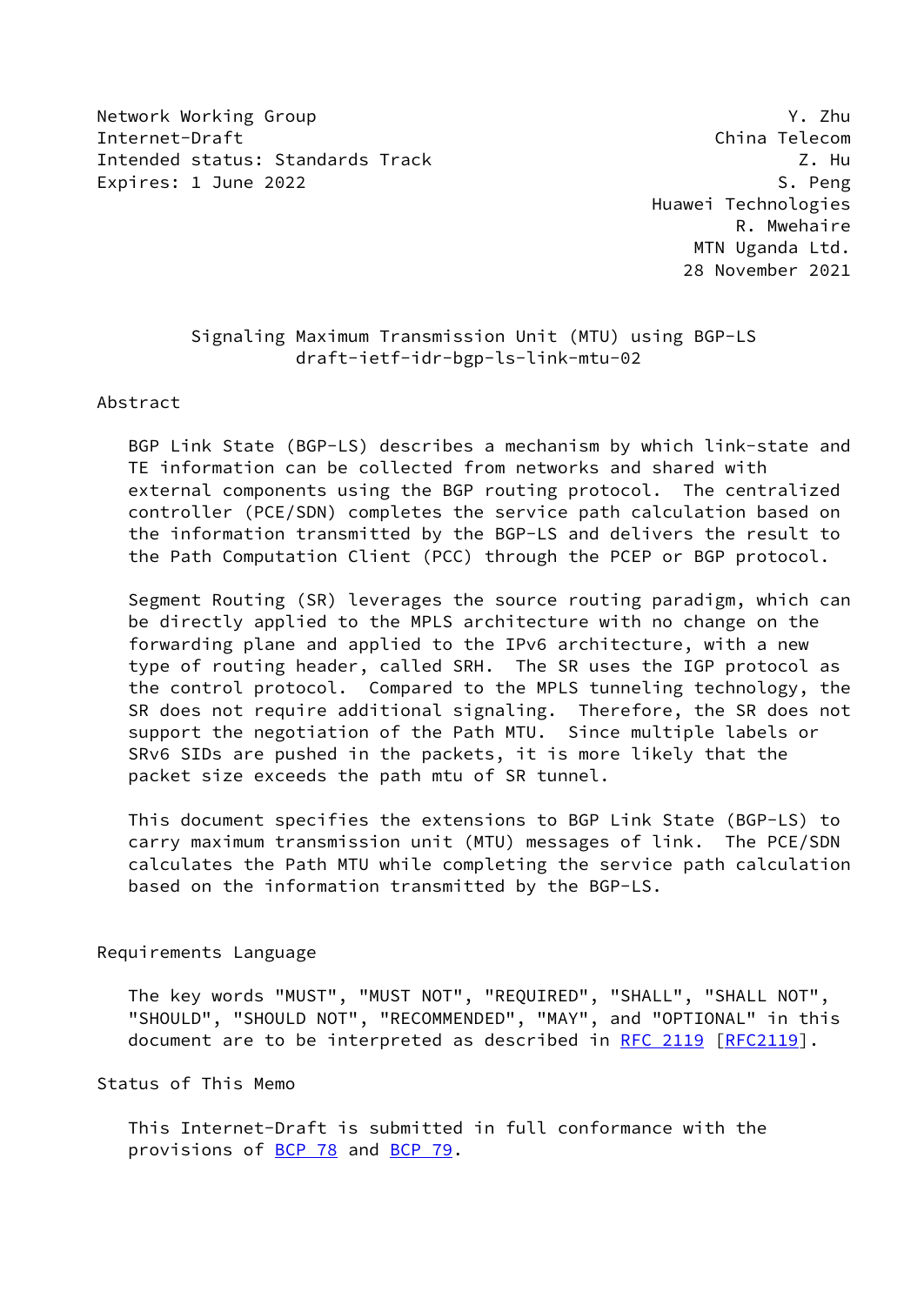Internet-Draft Signaling MTU using BGP-LS November 2021

 Internet-Drafts are working documents of the Internet Engineering Task Force (IETF). Note that other groups may also distribute working documents as Internet-Drafts. The list of current Internet- Drafts is at<https://datatracker.ietf.org/drafts/current/>.

 Internet-Drafts are draft documents valid for a maximum of six months and may be updated, replaced, or obsoleted by other documents at any time. It is inappropriate to use Internet-Drafts as reference material or to cite them other than as "work in progress."

This Internet-Draft will expire on 1 June 2022.

Copyright Notice

 Copyright (c) 2021 IETF Trust and the persons identified as the document authors. All rights reserved.

This document is subject to **[BCP 78](https://datatracker.ietf.org/doc/pdf/bcp78)** and the IETF Trust's Legal Provisions Relating to IETF Documents ([https://trustee.ietf.org/](https://trustee.ietf.org/license-info) [license-info](https://trustee.ietf.org/license-info)) in effect on the date of publication of this document. Please review these documents carefully, as they describe your rights and restrictions with respect to this document. Code Components extracted from this document must include Revised BSD License text as described in Section 4.e of the **Trust Legal Provisions** and are provided without warranty as described in the Revised BSD License.

Table of Contents

| BGP_LS Extensions for Link MTU $\cdots$ 6 |
|-------------------------------------------|
|                                           |
|                                           |
|                                           |
|                                           |
|                                           |
|                                           |
|                                           |
|                                           |
| 9.1. Normative References 7               |
| 9.2. Informative References 7             |
|                                           |
|                                           |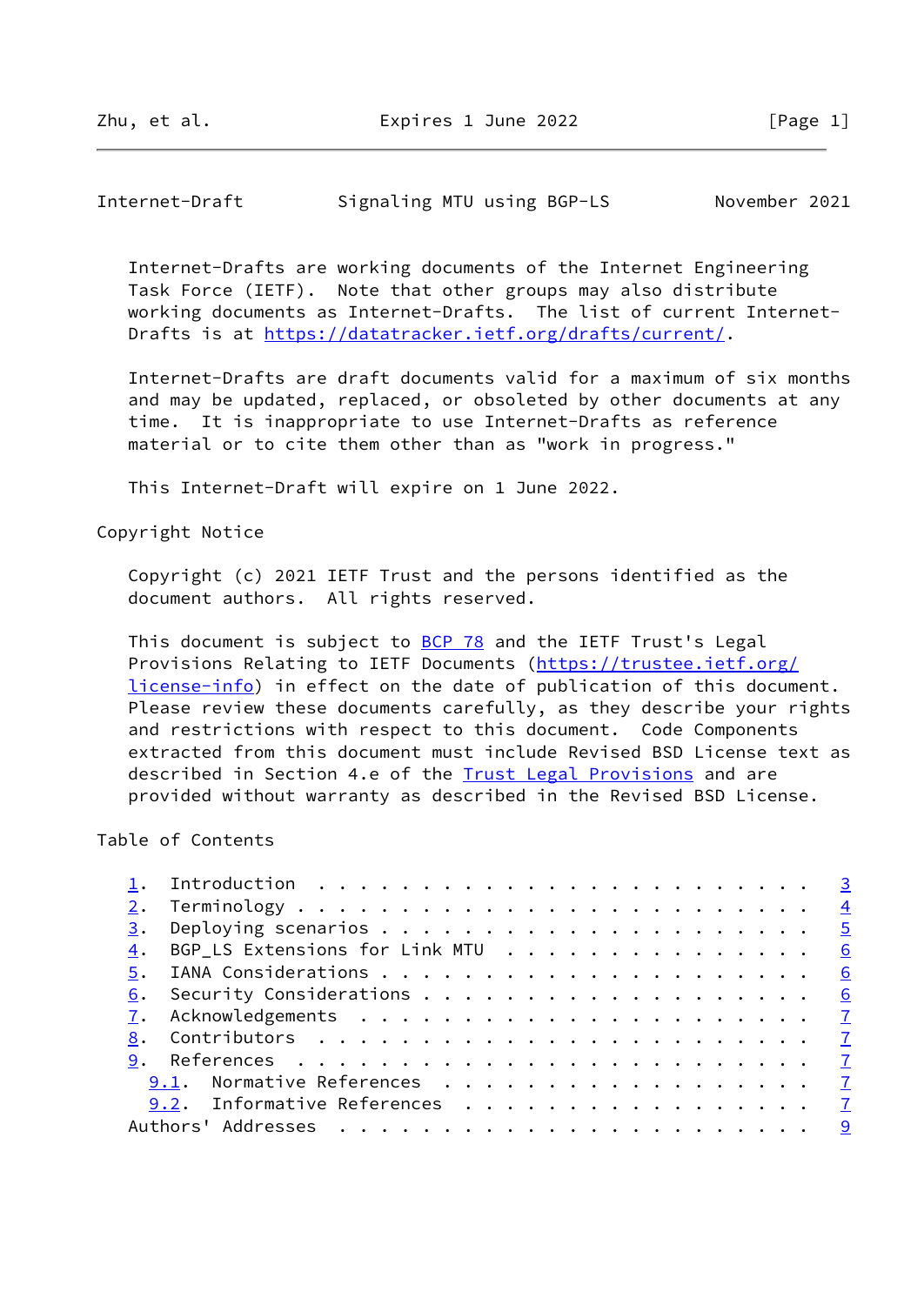Zhu, et al. **Expires 1 June 2022** [Page 2]

## <span id="page-2-1"></span>Internet-Draft Signaling MTU using BGP-LS November 2021

### <span id="page-2-0"></span>[1](#page-2-0). Introduction

[\[RFC7752](https://datatracker.ietf.org/doc/pdf/rfc7752)]describes the implementation mechanism of BGP-LS by which link-state and TE information can be collected from networks and shared with external components using the BGP routing protocol [\[RFC4271](https://datatracker.ietf.org/doc/pdf/rfc4271)]. BGP-LS allows the necessary Link-State Database (LSDB) and Traffic Engineering Database (TEDB) information to be collected from the IGP within the network, filtered according to configurable policy, and distributed to the PCE as necessary.

 The appropriate MTU size guarantees efficient data transmission. If the MTU size is too small and the packet size is large, fragmentation may occur too much and packets are discarded by the QoS queue. If the MTU configuration is too large, packet transmission may be slow. Path MTU is the maximum length of a packet that can pass through a path without fragmentation. [\[RFC1191](https://datatracker.ietf.org/doc/pdf/rfc1191)] describes a technique for dynamically discovering the maximum transmission unit (MTU) of an arbitrary internet path.

 The traditional MPLS tunneling technology has signaling for establishing a path. [[RFC3988](https://datatracker.ietf.org/doc/pdf/rfc3988)] defines the mechanism for automatically discovering the Path MTU of LSPs. For a certain FEC, the LSR compares the MTU advertised by all downstream devices with the MTU of the FEC output interface in the local device, and calculates the minimum value for the upstream device.

 [RFC3209] specify the mechanism of MTU signaling in RSVP-TE. The ingress node of the RSVP-TE tunnel sends a Path message to the downstream device. The Adspec object in the Path message carries the MTU. Each node along the tunnel receives a Path message, compares the MTU value in the Adspec object with the interface MTU value and MPLS MTU configured on the physical output interface of the local tunnel, obtains the minimum MTU value, and puts it into the newly constructed Path message and continues to send it to the downstream equipment. Thus, the MTU carried in the Path message received by the Egress node is the minimum value of the path MTU. The Egress node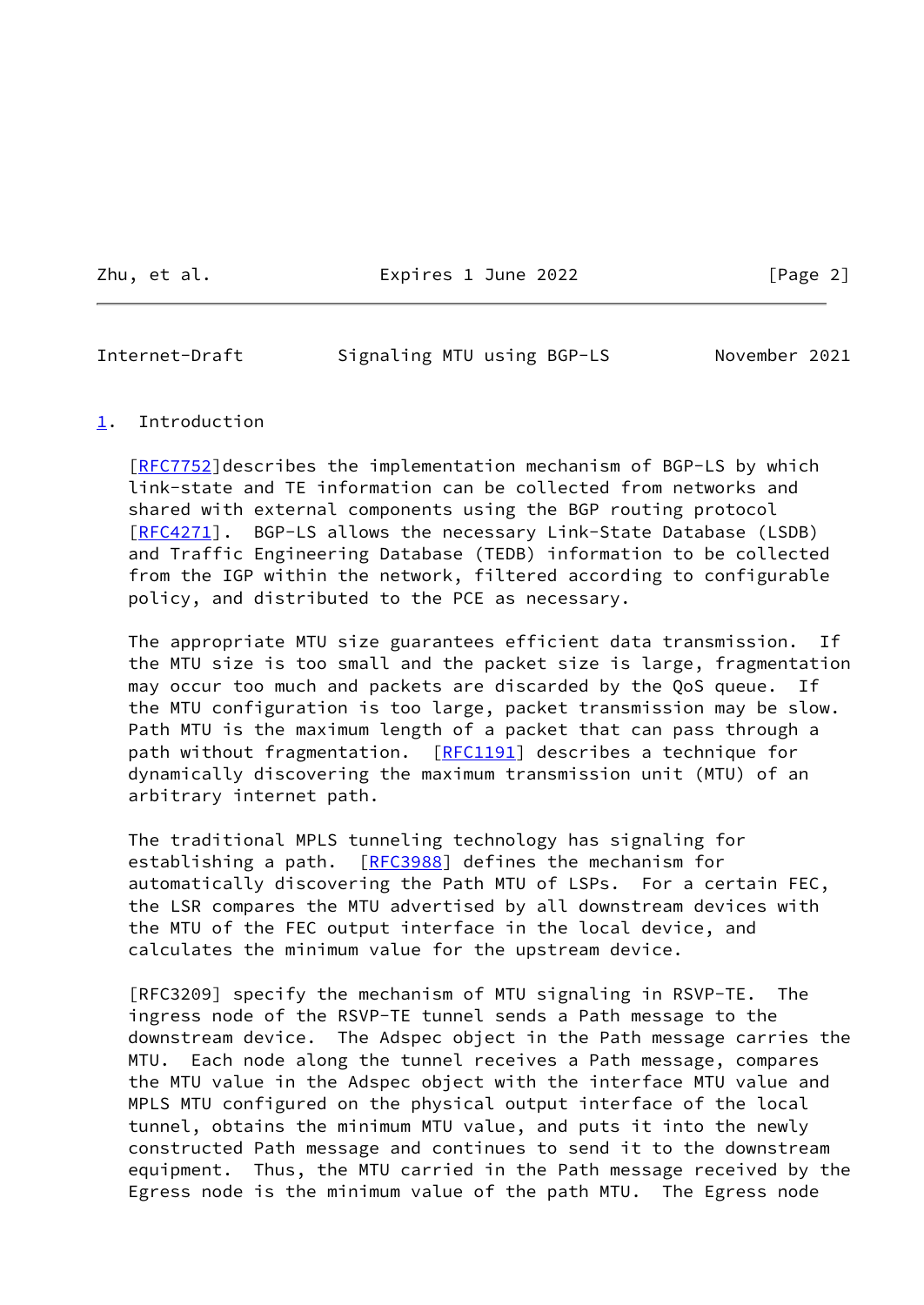brings the negotiated Path MTU back to the Ingress node through the Resv message.

Segment Routing (SR) described in [[RFC8402](https://datatracker.ietf.org/doc/pdf/rfc8402)] leverages the source routing paradigm. Segment Routing can be directly applied to the MPLS architecture with no change on the forwarding plane [\[RFC8660](https://datatracker.ietf.org/doc/pdf/rfc8660)] and applied to the IPv6 architecture with a new type of routing header called the SR header (SRH) [[RFC8754](https://datatracker.ietf.org/doc/pdf/rfc8754)]. [\[I-D.ietf-idr-bgp-ls-segment-routing-ext](#page-7-3)] defines SR extensions to BGP-LS and specifies the TLVs and sub-TLVs for advertising SR information. Based on the SR information reported by the BGP-LS, the SDN can calculate the end-to-end explicit SR-TE paths or SR Policies.

| Zhu, et al. | Expires 1 June 2022 | [Page 3] |
|-------------|---------------------|----------|
|             |                     |          |

<span id="page-3-1"></span>

| Internet-Draft | Signaling MTU using BGP-LS | November 2021 |
|----------------|----------------------------|---------------|
|----------------|----------------------------|---------------|

 Nevertheless, Segment Routing is a tunneling technology based on the IGP protocol as the control protocol, and there is no additional signaling for establishing the path. so the Segment Routing tunnel cannot currently support the negotiation mechanism of the MTU. Multiple labels or SRv6 SIDs are pushed in the packets. This causes the length of the packets encapsulated in the Segment Routing tunnel to increase during packet forwarding. This is more likely to cause packet size exceed the traditional MPLS packet size.

 This document specify the extension to BGP Link State (BGP-LS) to carry link maximum transmission unit (MTU) messages.

<span id="page-3-0"></span>[2](#page-3-0). Terminology

This draft refers to the terms defined in [[RFC8201](https://datatracker.ietf.org/doc/pdf/rfc8201)], [\[RFC4821](https://datatracker.ietf.org/doc/pdf/rfc4821)] and [\[RFC3988](https://datatracker.ietf.org/doc/pdf/rfc3988)].

- MTU: Maximum Transmission Unit, the size in bytes of the largest IP packet, including the IP header and payload, that can be transmitted on a link or path. Note that this could more properly be called the IP MTU, to be consistent with how other standards organizations use the acronym MTU.
- Link MTU: The Maximum Transmission Unit, i.e., maximum IP packet size in bytes, that can be conveyed in one piece over a link. Be aware that this definition is different from the definition used by other standards organizations.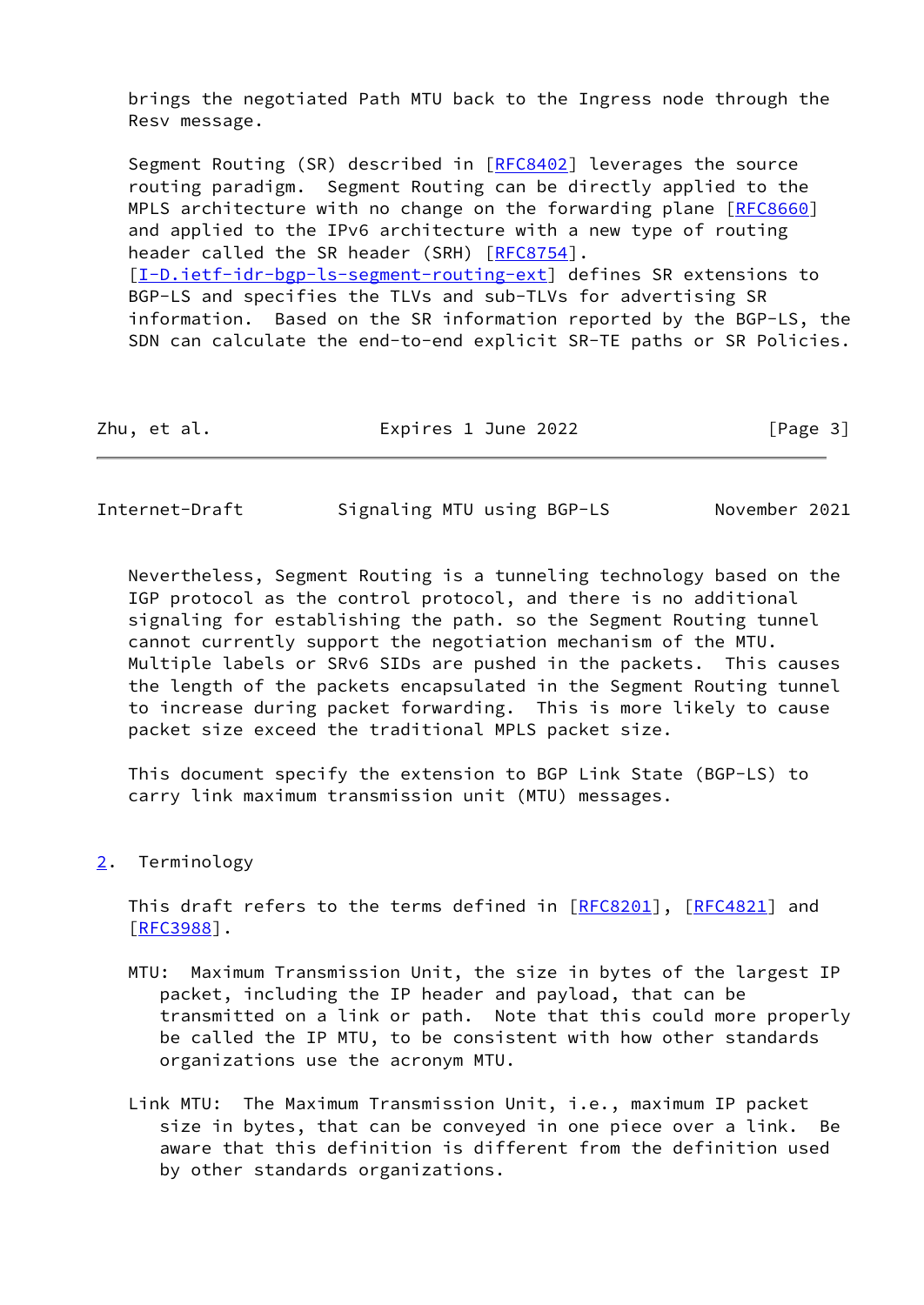For IETF documents, link MTU is uniformly defined as the IP MTU over the link. This includes the IP header, but excludes link layer headers and other framing that is not part of IP or the IP payload.

 Be aware that other standards organizations generally define link MTU to include the link layer headers.

 For the MPLS data plane, this size includes the IP header and data (or other payload) and the label stack but does not include any lower-layer headers. A link may be an interface (such as Ethernet or Packet-over- SONET), a tunnel (such as GRE or IPsec), or an LSP.

- Path: The set of links traversed by a packet between a source node and a destination node.
- Path MTU, or PMTU: The minimum link MTU of all the links in a path between a source node and a destination node.

Zhu, et al. **Expires 1 June 2022** [Page 4]

<span id="page-4-1"></span>Internet-Draft Signaling MTU using BGP-LS November 2021

<span id="page-4-0"></span>[3](#page-4-0). Deploying scenarios

 This document suggests a solution to extension to BGP Link State (BGP-LS) to carry maximum transmission unit (MTU) messages. The MTU information of the link is acquired through the process of collecting link state and TE information by BGP-LS. Concretely, a router maintains one or more databases for storing link-state information about nodes and links in any given area. The router's BGP process can retrieve topology from these IGP, BGP and other sources, and distribute it to a consumer, either directly or via a peer BGP speaker (typically a dedicated Route Reflector). [[RFC7176](https://datatracker.ietf.org/doc/pdf/rfc7176)] specifies a possible way of using the ISIS mechanism and extensions for link MTU Sub-TLV. In the case of inter-AS scenario (e.g., BGP EPE), the link MTU of the inter-AS link can be collected via BGP-LS directly.

As per [\[RFC7752](https://datatracker.ietf.org/doc/pdf/rfc7752)], the collection of link-state and TE information and its distribution to consumers is shown in the following figure.

 +-----------+ | Consumer | +-----------+  $\mathcal{N}$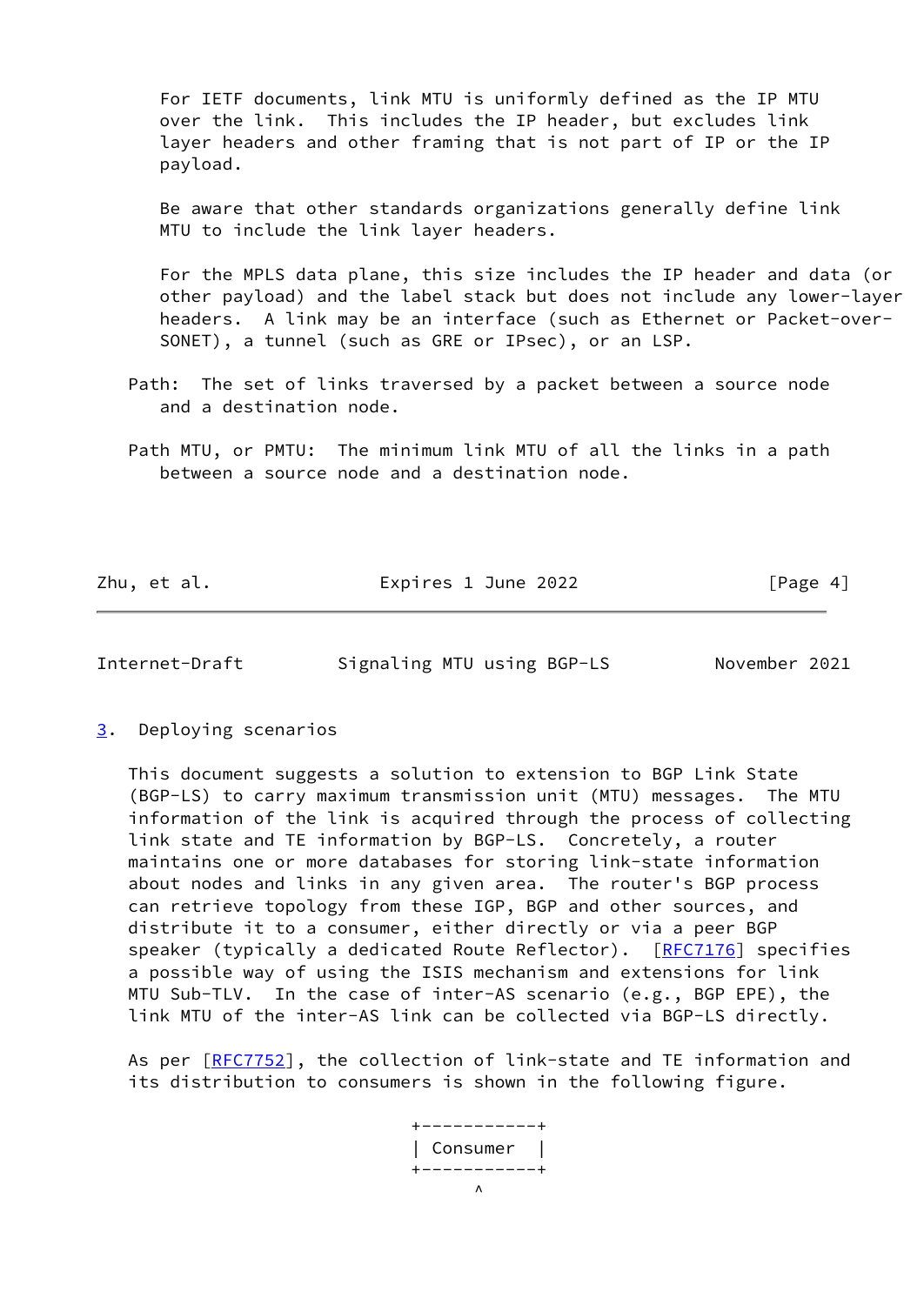

Figure 1: Collection of Link-State and TE Information

 Please note that this signaled MTU may be different from the actual MTU, which is usually from configuration mismatches in a control plane and a data plane component.

| Zhu, et al. | Expires 1 June 2022 | [Page 5] |
|-------------|---------------------|----------|
|             |                     |          |

<span id="page-5-1"></span>Internet-Draft Signaling MTU using BGP-LS November 2021

### <span id="page-5-0"></span>[4](#page-5-0). BGP\_LS Extensions for Link MTU

 [RFC7752] defines the BGP-LS NLRI that can be a Node NLRI, a Link NLRI or a Prefix NLRI. The corresponding BGP-LS attribute is a Node Attribute, a Link Attribute or a Prefix Attribute. [\[RFC7752](https://datatracker.ietf.org/doc/pdf/rfc7752)] defines the TLVs that map link-state information to BGP-LS NLRI and the BGP- LS attribute. Therefore, according to this document, a new sub-TLV is added to the Link Attribute TLV. It is an independent attribute TLV that can be used for the link NLRI advertised with all the Protocol IDs.

The format of the sub-TLV is as shown below.

 $x$  TYPE  $-$  TBD x LENGTH - Total length of the value field, it should be 2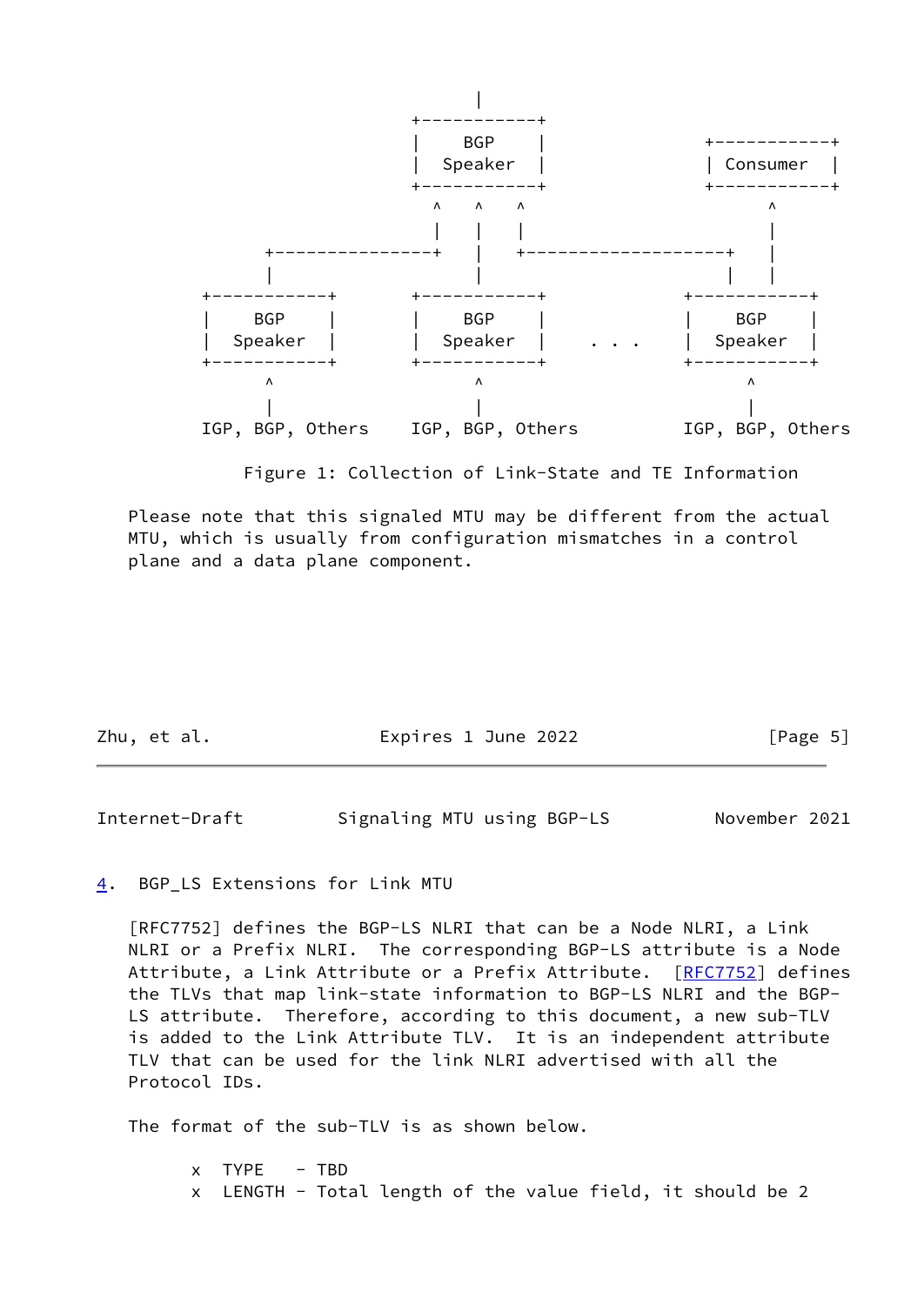x VALUE - 2-byte MTU value of the link

|                    |  | No. of Octets |
|--------------------|--|---------------|
| -----------------+ |  |               |
| MTU value          |  |               |
| -----------------+ |  |               |

Figure 2. Sub-TLV Format for Link MTU

 Whenever there is a change in MTU value represented by Link Attribute TLV, BGP-LS should re-originate the respective TLV with the new MTU value.

<span id="page-6-0"></span>[5](#page-6-0). IANA Considerations

 This document requests assigning a new code-point from the BGP-LS Link Descriptor and Attribute TLVs registry as specified in [section](#page-5-0) [4](#page-5-0).

| Value | Description | Reference     |
|-------|-------------|---------------|
|       |             |               |
| TBD   | link MTU    | This document |

<span id="page-6-1"></span>[6](#page-6-1). Security Considerations

 This document does not introduce security issues beyond those discussed in [RFC7752](https://datatracker.ietf.org/doc/pdf/rfc7752).

<span id="page-6-3"></span>

| Zhu, et al.                        | Expires 1 June 2022        | [Page 6]      |
|------------------------------------|----------------------------|---------------|
| Internet-Draft                     | Signaling MTU using BGP-LS | November 2021 |
| Acknowledgements<br>$\mathbf{I}$ . |                            |               |
| 8.<br>Contributors                 |                            |               |

<span id="page-6-4"></span><span id="page-6-2"></span> Gang Yan Huawei China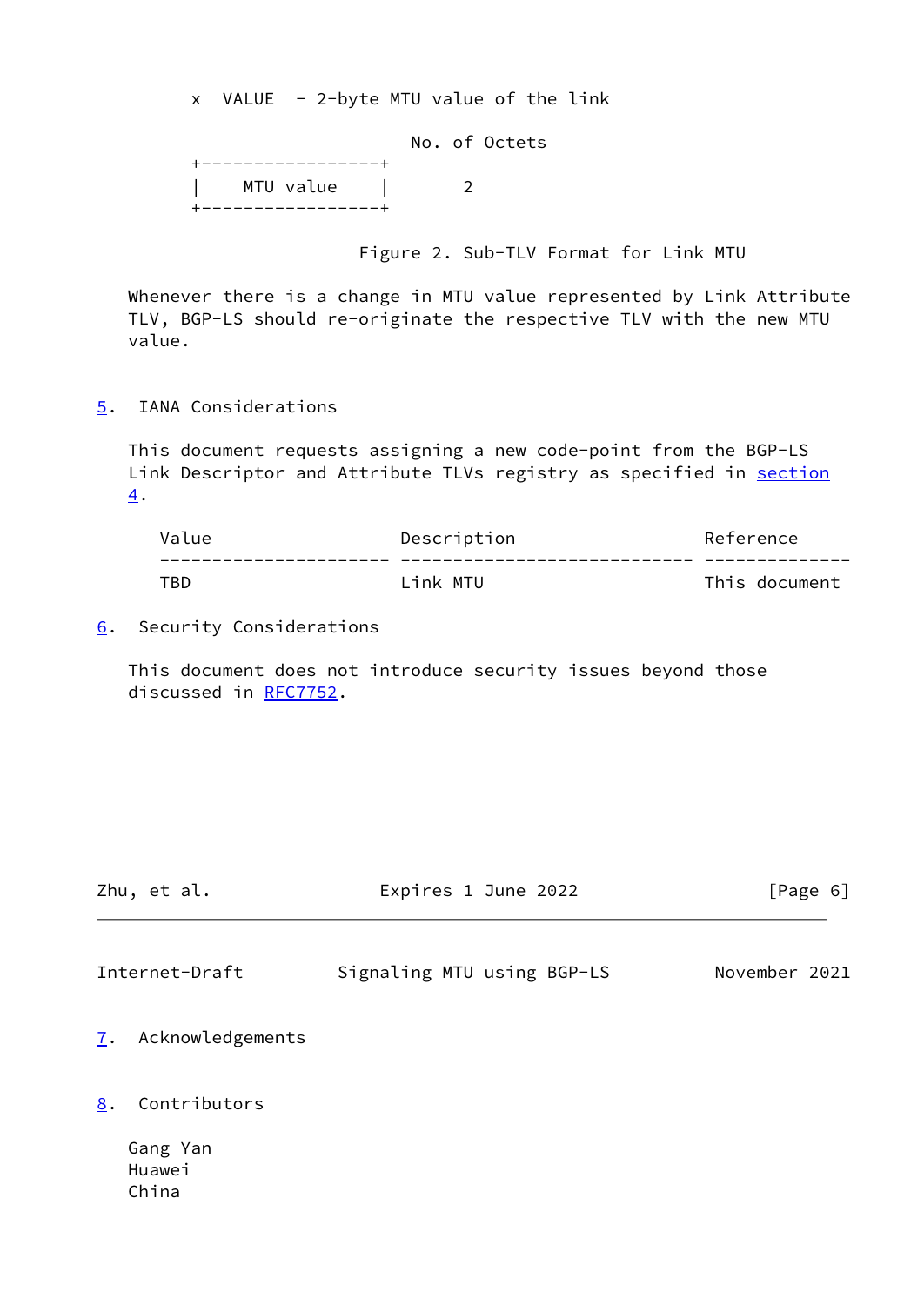Email:yangang@huawei.com

 Junda Yao Huawei China

Email:yaojunda@huawei.com

<span id="page-7-0"></span>[9](#page-7-0). References

<span id="page-7-1"></span>[9.1](#page-7-1). Normative References

- [RFC2119] Bradner, S., "Key words for use in RFCs to Indicate Requirement Levels", [BCP 14](https://datatracker.ietf.org/doc/pdf/bcp14), [RFC 2119](https://datatracker.ietf.org/doc/pdf/rfc2119), DOI 10.17487/RFC2119, March 1997, <[https://www.rfc-editor.org/info/rfc2119>](https://www.rfc-editor.org/info/rfc2119).
- <span id="page-7-3"></span><span id="page-7-2"></span>[9.2](#page-7-2). Informative References
	- [I-D.ietf-idr-bgp-ls-segment-routing-ext]
		- Previdi, S., Talaulikar, K., Filsfils, C., Gredler, H., and M. Chen, "Border Gateway Protocol - Link State (BGP- LS) Extensions for Segment Routing", Work in Progress, Internet-Draft, [draft-ietf-idr-bgp-ls-segment-routing-ext-](https://datatracker.ietf.org/doc/pdf/draft-ietf-idr-bgp-ls-segment-routing-ext-18) [18,](https://datatracker.ietf.org/doc/pdf/draft-ietf-idr-bgp-ls-segment-routing-ext-18) 15 April 2021, <[https://www.ietf.org/archive/id/draft](https://www.ietf.org/archive/id/draft-ietf-idr-bgp-ls-segment-routing-ext-18.txt) [ietf-idr-bgp-ls-segment-routing-ext-18.txt>](https://www.ietf.org/archive/id/draft-ietf-idr-bgp-ls-segment-routing-ext-18.txt).
	- [RFC1191] Mogul, J. and S. Deering, "Path MTU discovery", [RFC 1191,](https://datatracker.ietf.org/doc/pdf/rfc1191) DOI 10.17487/RFC1191, November 1990, <[https://www.rfc-editor.org/info/rfc1191>](https://www.rfc-editor.org/info/rfc1191).
	- [RFC3209] Awduche, D., Berger, L., Gan, D., Li, T., Srinivasan, V., and G. Swallow, "RSVP-TE: Extensions to RSVP for LSP Tunnels", [RFC 3209](https://datatracker.ietf.org/doc/pdf/rfc3209), DOI 10.17487/RFC3209, December 2001, <[https://www.rfc-editor.org/info/rfc3209>](https://www.rfc-editor.org/info/rfc3209).

Zhu, et al. **Expires 1 June 2022** [Page 7]

Internet-Draft Signaling MTU using BGP-LS November 2021

[RFC3988] Black, B. and K. Kompella, "Maximum Transmission Unit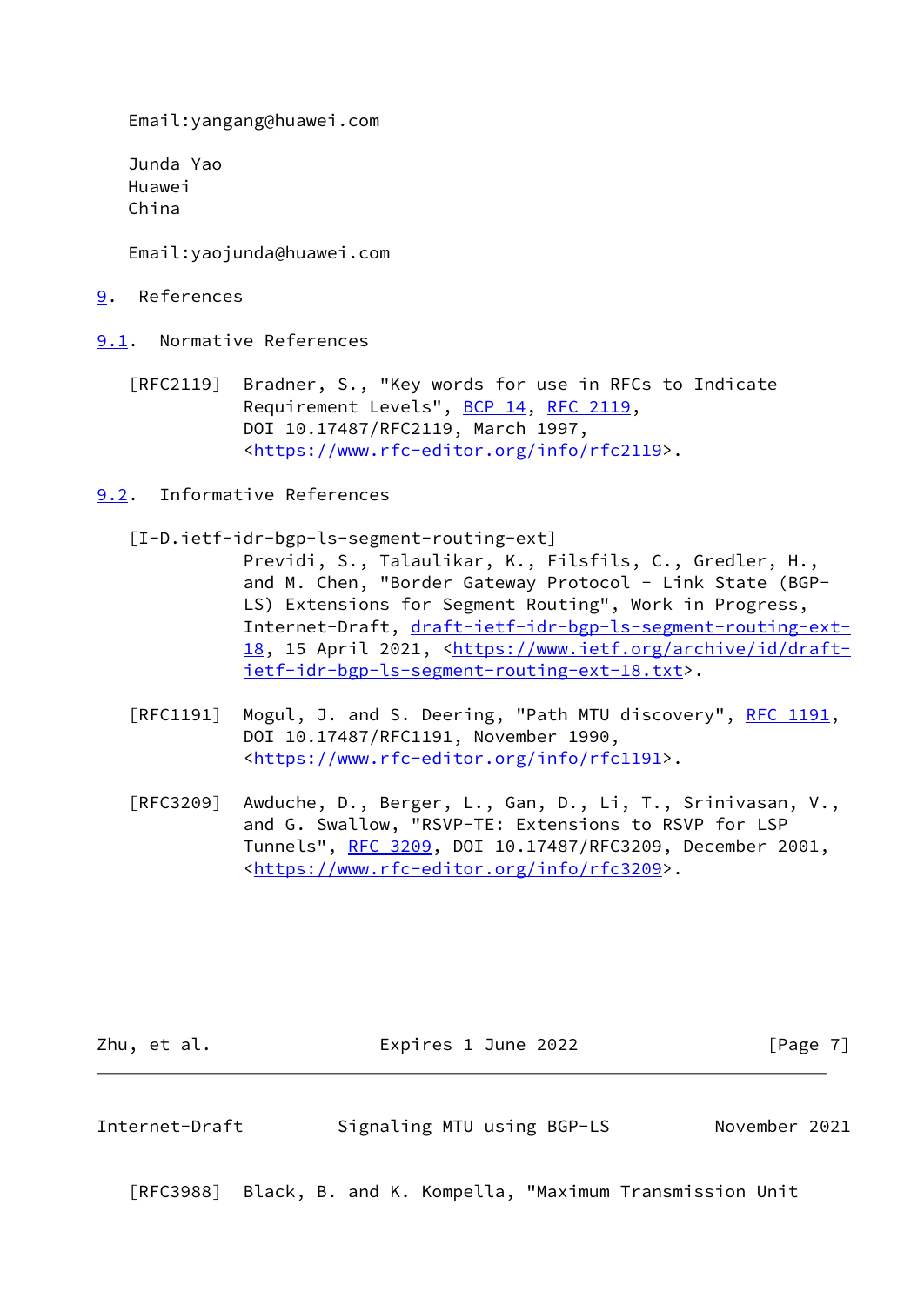Signalling Extensions for the Label Distribution Protocol", [RFC 3988](https://datatracker.ietf.org/doc/pdf/rfc3988), DOI 10.17487/RFC3988, January 2005, <[https://www.rfc-editor.org/info/rfc3988>](https://www.rfc-editor.org/info/rfc3988).

- [RFC4271] Rekhter, Y., Ed., Li, T., Ed., and S. Hares, Ed., "A Border Gateway Protocol 4 (BGP-4)", [RFC 4271,](https://datatracker.ietf.org/doc/pdf/rfc4271) DOI 10.17487/RFC4271, January 2006, <[https://www.rfc-editor.org/info/rfc4271>](https://www.rfc-editor.org/info/rfc4271).
- [RFC4821] Mathis, M. and J. Heffner, "Packetization Layer Path MTU Discovery", [RFC 4821,](https://datatracker.ietf.org/doc/pdf/rfc4821) DOI 10.17487/RFC4821, March 2007, <[https://www.rfc-editor.org/info/rfc4821>](https://www.rfc-editor.org/info/rfc4821).
- [RFC7176] Eastlake 3rd, D., Senevirathne, T., Ghanwani, A., Dutt, D., and A. Banerjee, "Transparent Interconnection of Lots of Links (TRILL) Use of IS-IS", [RFC 7176,](https://datatracker.ietf.org/doc/pdf/rfc7176) DOI 10.17487/RFC7176, May 2014, <[https://www.rfc-editor.org/info/rfc7176>](https://www.rfc-editor.org/info/rfc7176).
- [RFC7752] Gredler, H., Ed., Medved, J., Previdi, S., Farrel, A., and S. Ray, "North-Bound Distribution of Link-State and Traffic Engineering (TE) Information Using BGP", [RFC 7752,](https://datatracker.ietf.org/doc/pdf/rfc7752) DOI 10.17487/RFC7752, March 2016, <[https://www.rfc-editor.org/info/rfc7752>](https://www.rfc-editor.org/info/rfc7752).
- [RFC8201] McCann, J., Deering, S., Mogul, J., and R. Hinden, Ed., "Path MTU Discovery for IP version 6", STD 87, [RFC 8201](https://datatracker.ietf.org/doc/pdf/rfc8201), DOI 10.17487/RFC8201, July 2017, <[https://www.rfc-editor.org/info/rfc8201>](https://www.rfc-editor.org/info/rfc8201).
- [RFC8402] Filsfils, C., Ed., Previdi, S., Ed., Ginsberg, L., Decraene, B., Litkowski, S., and R. Shakir, "Segment Routing Architecture", [RFC 8402](https://datatracker.ietf.org/doc/pdf/rfc8402), DOI 10.17487/RFC8402, July 2018, <<https://www.rfc-editor.org/info/rfc8402>>.
- [RFC8660] Bashandy, A., Ed., Filsfils, C., Ed., Previdi, S., Decraene, B., Litkowski, S., and R. Shakir, "Segment Routing with the MPLS Data Plane", [RFC 8660](https://datatracker.ietf.org/doc/pdf/rfc8660), DOI 10.17487/RFC8660, December 2019, <[https://www.rfc-editor.org/info/rfc8660>](https://www.rfc-editor.org/info/rfc8660).
- [RFC8754] Filsfils, C., Ed., Dukes, D., Ed., Previdi, S., Leddy, J., Matsushima, S., and D. Voyer, "IPv6 Segment Routing Header (SRH)", [RFC 8754,](https://datatracker.ietf.org/doc/pdf/rfc8754) DOI 10.17487/RFC8754, March 2020, <[https://www.rfc-editor.org/info/rfc8754>](https://www.rfc-editor.org/info/rfc8754).